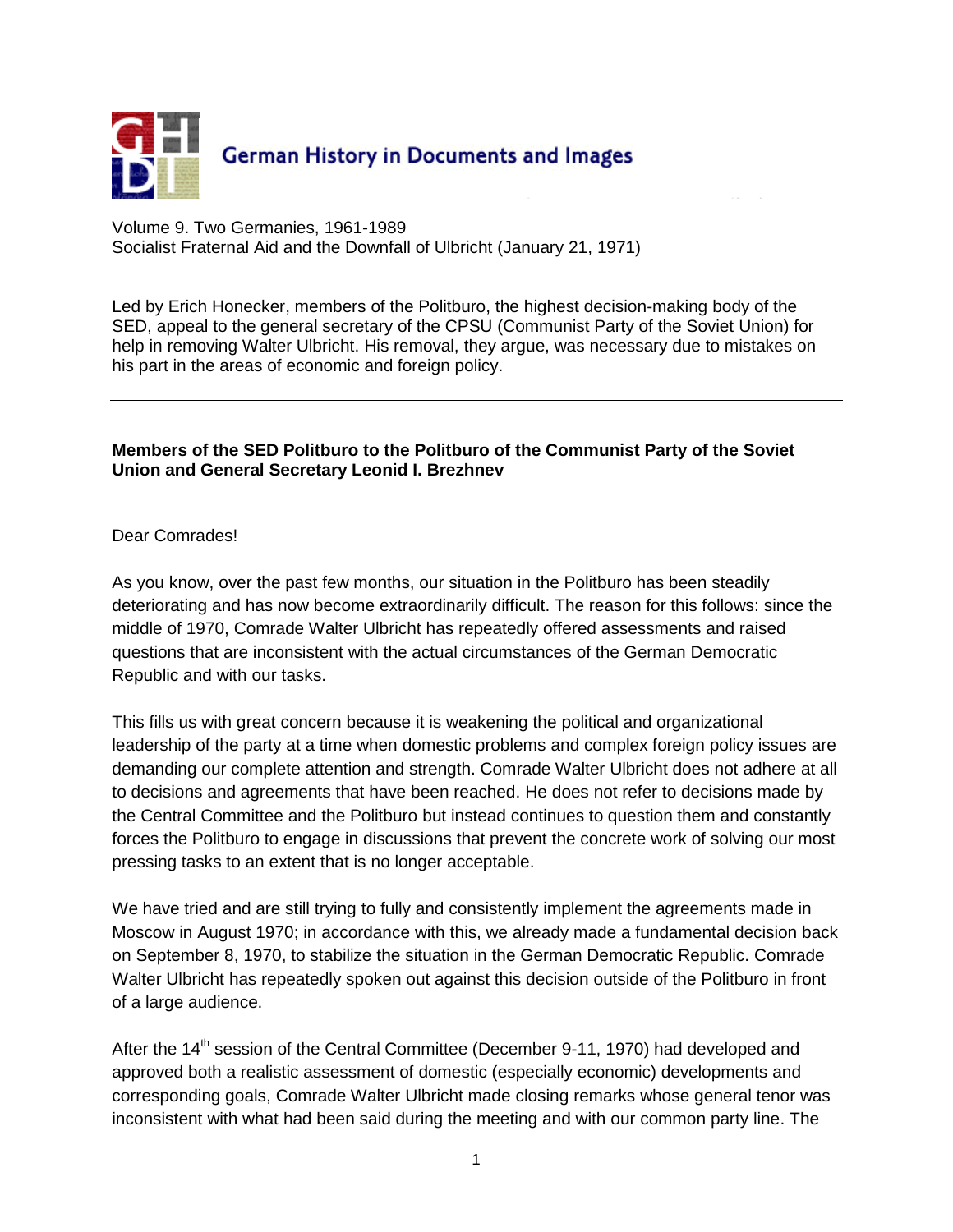Politburo was forced to prevent the publication of these closing remarks. The same thing had already happened with a speech that Comrade Ulbricht gave to an extended session of the Leipzig district leadership in November 1970. In January 1971, the Politburo also had to withhold materials that Comrade Walter Ulbricht had unexpectedly submitted for delivery to all district and county authorities [*Bezirks- und Kreisleitungen*] and to the Party's base organizations in preparation for the 8<sup>th</sup> Socialist Unity Party Congress. In these materials, once again, verbal acknowledgement was paid to the decisions of the  $14<sup>th</sup>$  session of the Central Committee of the Socialist Unity Party and of previous Politburo sessions; in reality, however, an attempt was made to offer a different assessment of the situation and to direct the party, once more, toward unrealistic goals. These materials envision the following: that the  $8<sup>th</sup>$  Party Congress will be given a certain orientation and that it will pass resolutions that do not address the concerns people have in their daily lives and that do not make the current program more concrete on the basis of developments, but rather replace the program with out-of-touch, pseudo-scientific, and partially "technocratic" theories of a so-called projection to 1990 and beyond. When evaluating international issues, he sometimes reverts to formulations predating the resolutions of the Moscow Conference of Communist and Workers' Parties and the various conferences of the states of the Warsaw Pact. This would lead to our entering the 8th Party Congress not with a unanimous opinion but with the opinion of a majority of the Politburo and the Central Committee, on the one hand, and with Comrade Walter Ulbricht's opinion, on the other. Lately, his behavior as a whole has obstructed our preparations for the party congress.

Comrade Walter Ulbricht pursues an individual course, to which he clings stubbornly, not only in domestic policy but also with regard to our policies toward the FRG. This consistently disturbs the reliable course of coordinated action between the Communist Party of the Soviet Union and the SED and the agreed-upon arrangements with the FRG.

Regrettably, these differences of opinion have become known not only within our party but, thanks to the circle around Comrade Walter Ulbricht, also in the West.

We think that the growing difficulties that our party is facing on account of Comrade Walter Ulbricht's behavior are caused in part by his advanced age. This is certainly a human and biological problem. We understand – and everyone in our party will understand – that it is exceptionally difficult, at the age of 78, to attend to the great volume of tasks and obligations associated with the position of First Secretary of the Central Committee of the SED and chairman of the Council of State of the German Democratic Republic, especially considering the high demands placed upon us by the current and future political situation.

We can say with full confidence that we have done everything possible to help Comrade Walter Ulbricht. And we also highly value his past contributions. Unfortunately, we cannot help but note that certain negative aspects of Comrade Walter Ulbricht's already difficult character have become increasingly pronounced of late. For as he alienates himself from the actual life of the party, the working class, and all workers more and more, unrealistic ideas and subjectivism are gaining an ever firmer hold on him. In his dealings with Politburo comrades and other comrades,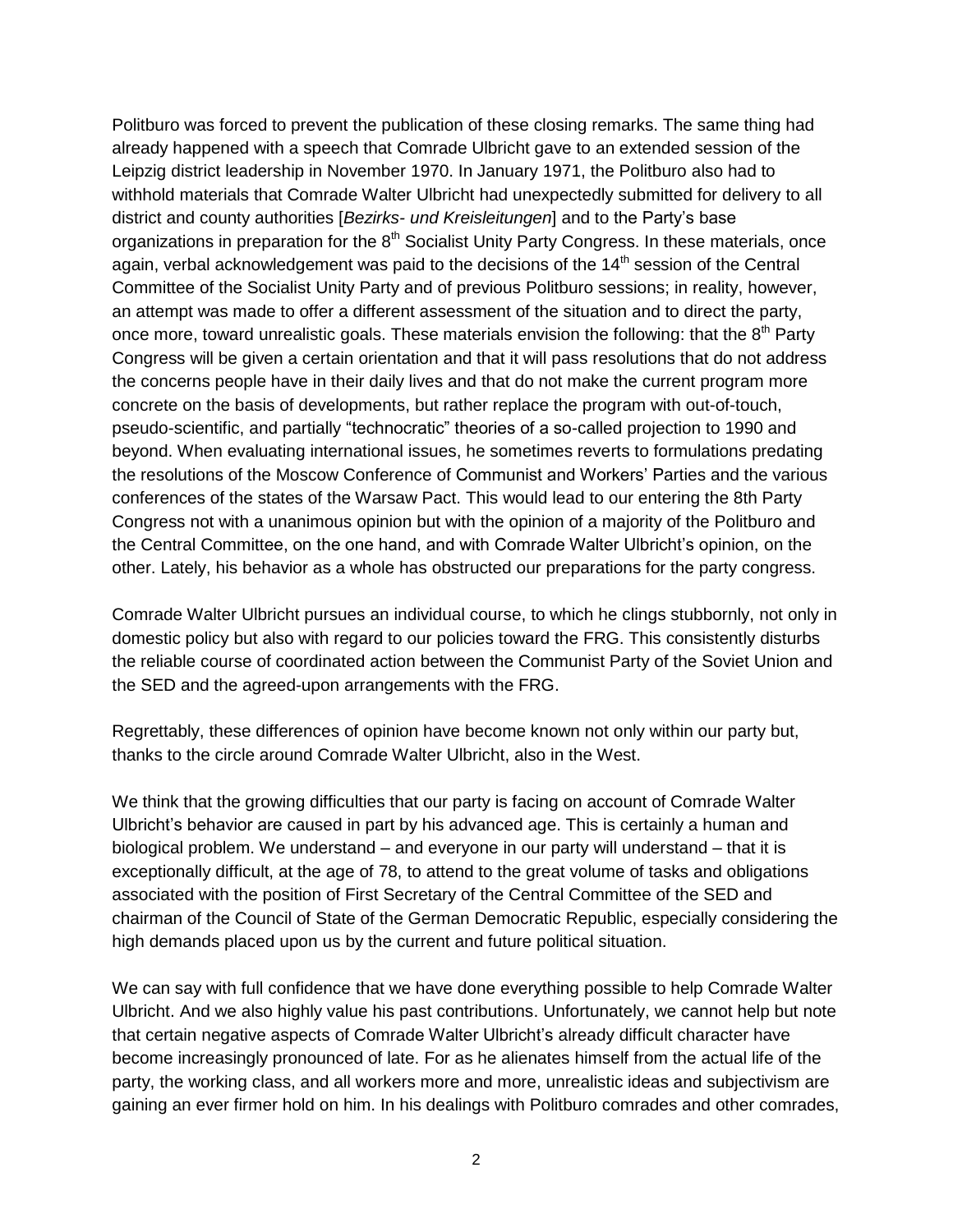he is often coarse and offensive, and he takes on an air of infallibility in discussions. It is increasingly the case that Comrade Walter Ulbricht, guided by a sense of his own infallibility, issues political and other prognoses for decades to come, even up to the year 2000 – prognoses that no other party in the community of socialist states is making. It is apparent from many comments and some incidents that Comrade Walter Ulbricht likes to see himself as on a par with Marx, Engels, and Lenin. Comrade Walter Ulbricht sees it as one of his most essential tasks to "creatively advance" Marxism-Leninism in a most diverse range of areas.

His attitude culminated in a claim he made in the Politburo, namely, that he is "one of a kind." He transfers this exaggerated sense of himself onto the GDR as well, repeatedly trying to maneuver it into the role of "model" and "teacher." For example, in all seriousness, he gave the party and the state the goal of increasing, under any circumstances, industrial production and labor productivity by ten percent a year for the next few years, because this, according to him, is objectively necessary. At the same time, he advanced the view that this would depend on assessing and taking stock of "that which has not been thought of thus far."

Certainly, in the past we were not always sufficiently critical and forceful when it came to Comrade Walter Ulbricht's inappropriately exaggerated sense of self.

Comrade Walter Ulbricht's attitude and public behavior are a serious threat to our party's relationships with the Communist Party of the Soviet Union and the fraternal parties. The Politburo has already had to contend with him on several occasions to prevent more serious problems and conflicts. Our concerns also give due consideration to certain lessons learned from events in the People's Republic of Poland and the ČSSR [Czechoslovak Socialist Republic].

In view of the responsibility of our party in the current domestic and international situation, and also in view of our experience that, despite much discussion and effort, the burden caused by Comrade Walter Ulbricht's behavior is not decreasing, but, on the contrary, increasing, we regard it as our internationalist obligation to inform the Politburo of the Central Committee of the CPSU of the situation that has developed here and to request help in finding a solution to this complicated problem.

We are of the opinion that such a solution could involve separating the function of the First Secretary of the Central Committee of the SED from that of chairman of the Council of State of the GDR very soon and limiting Comrade Walter Ulbricht's function to that of chairman of the Council of State of the GDR. At the same time, it would be advisable to limit the exaggerated and artificially expanded authority of the Council of State. The activities of the Council of State, which are often used today to make decisions without the Politburo, should be put under the control of the Politburo. The Council of State must suspend its activities in areas belonging entirely to the sphere of responsibility of the government of the German Democratic Republic. Our considerations should also take into account that, according to official medical opinion, Comrade Walter Ulbricht's current workload is irresponsible. His doctors have urgently and